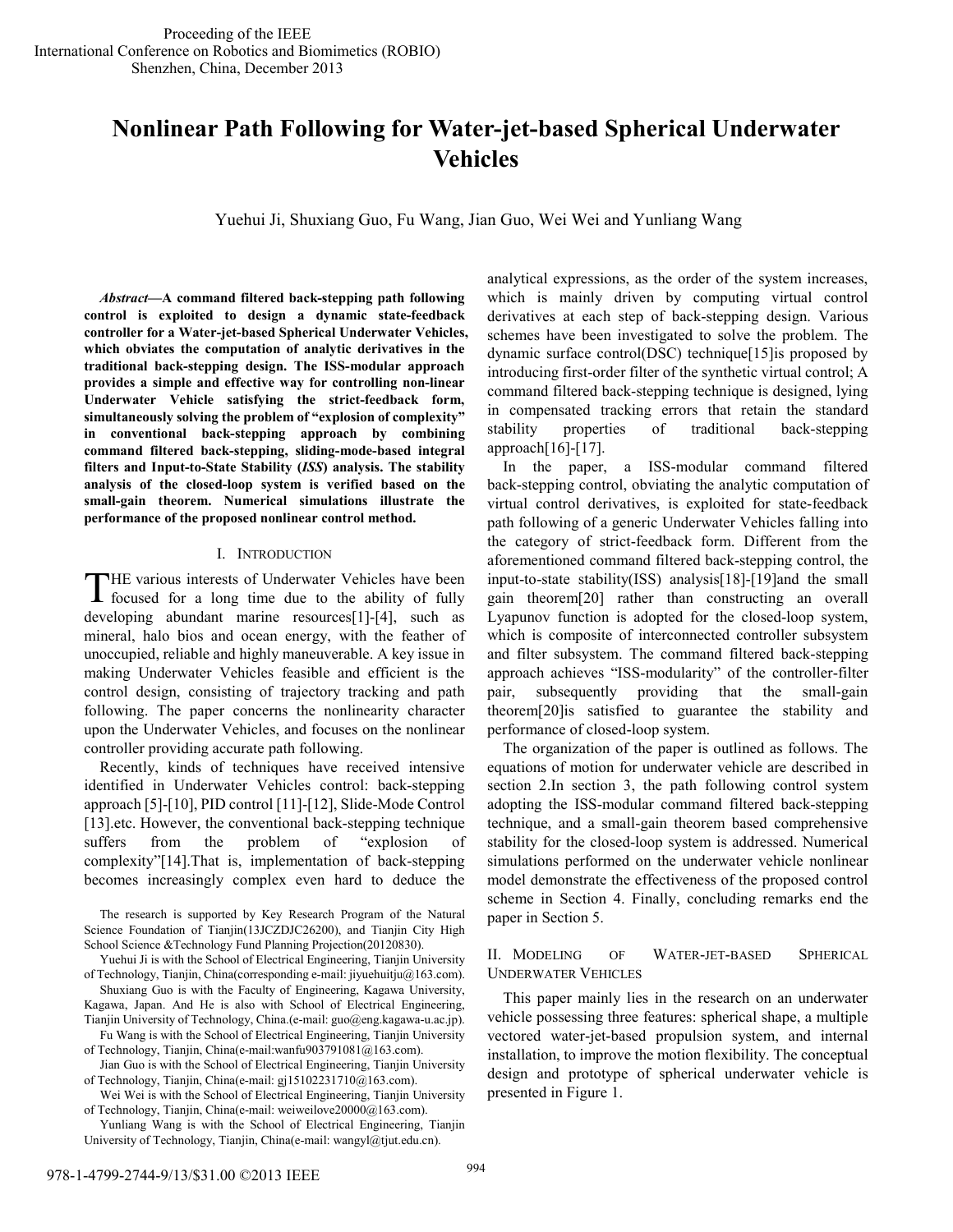

Fig. 1 The overall design of the spherical underwater vehicle

The mathematical model of the spherical underwater vehicle in six degrees of freedom under the assumption of wave-less underwater environment, is described in strict-feedback form:

$$
\dot{\eta} = J(\eta)v
$$
  
\n
$$
M\dot{v} + C(v)v + D(v)v + G(\eta) = \tau
$$
\n(1)

Where vectors  $\eta = [x, y, z, \phi, \theta, \psi]^T$  denote the position and attitude,  $v = [u, v, w, p, q, r]^T$  denote the linear velocity and angular velocity of spherical underwater vehicle, respectively. The transformation matrix  $J(\eta)$  is defined as:

$$
J(\eta) = diag\{J_1(\eta_2), J_2(\eta_2)\}\tag{2}
$$

is inertia mass including added mass, i.e.  $M = M_{RB} + M_A$ , The expressions of  $J_1(\eta_2)$  and  $J_2(\eta_2)$  are involved in the Appendix. he vector  $\tau \in \mathfrak{R}^6$  is control inputs vector  $\tau := \begin{bmatrix} \tau_u & \tau_v & \tau_w & \tau_p & \tau_q & \tau_r \end{bmatrix}^T$ . The matrix  $M \in \mathfrak{R}^{6 \times 6}$ 

$$
M_{RB} = \begin{bmatrix} mI_{3\times 3} & -mS(r_G) \\ mS(r_G) & I_0 \end{bmatrix} = diag\{m, m, m, I_x, I_y, I_z\}
$$

where *m* is rigid body mass,  $I_{3\times 3}$  is an identity matrix and  $I_0$  is inertia tensor matrix. The added mass matrix can be expressed as:

$$
M_A = \begin{bmatrix} M_{A11} & M_{A12} \\ M_{A21} & M_{A22} \end{bmatrix} = -diag\left\{ X_{\dot{u}}, Y_{\dot{v}}, Z_{\dot{w}}, K_{\dot{p}}, M_{\dot{q}}, N_{\dot{r}} \right\}
$$

where  $M_{A11}$  is added mass,  $M_{A22}$  is added inertia tensor,  $M_{A12}$  and  $M_{A21}$  are added static moments. Hence, inertia mass matrix is deduced as:

$$
M = diag\{m - X_{ii}, m - Y_{\dot{v}}, m - Z_{\dot{w}}, I_x - K_{\dot{p}}, I_y - M_{\dot{q}}, I_z - N_{\dot{r}}\}
$$
  
:= diag\{m\_{11}, m\_{22}, m\_{33}, m\_{44}, m\_{55}, m\_{66}\}\n
$$
(3)
$$

The matrix  $C(v) \in \mathfrak{R}^{\otimes 6}$  is coriolis and centripetal matrix which satisfies  $C(v) = C_{RB} + C_A$ . The rigid body coriolis and centripetal matrix  $C_{RB}$  is:

$$
C_{RB} = \begin{bmatrix} 0_{3\times 3} & -mS(v_1) - mS(S(v_2)r_G) \\ -mS(v_1) - mS(S(v_2)r_G) & -S(I_0v_2) + mS(S(v_1)r_G) \end{bmatrix}
$$
  
= 
$$
\begin{bmatrix} 0 & 0 & 0 & 0 & m w & -m v \\ 0 & 0 & 0 & -m w & 0 & m u \\ -\frac{0}{0} & m w & -m v & 0 & -m u & 0 \\ -\frac{0}{0} & m w & -m v & 0 & I_zr & -I_yq \\ -m w & 0 & m u & -I_zr & 0 & I_xp \\ m v & -m u & 0 & I_yq & -I_xp & 0 \end{bmatrix}
$$

Added mass coriolis and centripetal matrix  $C_A$  is:

$$
C_{A} = \begin{bmatrix} 0_{3\times 3} & -S(M_{A11}v_{1} + M_{A12}v_{2}) \\ -S(M_{A11}v_{1} + M_{A12}v_{2}) & -S(M_{A21}v_{1} + M_{A22}v_{2}) \end{bmatrix}
$$
  
\n
$$
= \begin{bmatrix} 0 & 0 & 0 & 0 & -Z_{w}w & Y_{v}v \\ 0 & 0 & 0 & Z_{w}w & 0 & -X_{u}u \\ 0 & 0 & 0 & -Y_{v}v & X_{u}u & 0 \\ -0 & -Z_{w}w & Y_{v}v & 0 & -N_{r}r & M_{q}q \\ Z_{w}w & 0 & -X_{u}u & N_{r}r & 0 & -K_{p}p \\ -Y_{v}v & X_{u}u & 0 & -M_{q}q & K_{p}p & 0 \end{bmatrix}
$$

Then the coriolis and centripetal matrix  $C(v)$  is represents by:  $C(v) = C_{RB} + C_{A}$ 

$$
= \begin{bmatrix} 0 & 0 & 0 & 0 & m_{33}w & -m_{22}v \\ 0 & 0 & 0 & -m_{33}w & 0 & m_{11}u \\ 0 & 0 & 0 & m_{22}v & -m_{11}u & 0 \\ -\frac{0}{0} & m_{33}w & -m_{22}v & 0 & m_{66}r & -m_{55}q \\ -m_{33}w & 0 & m_{11}u & -m_{66}r & 0 & m_{44}p \\ m_{22}v & -m_{11}u & 0 & m_{55}q & -m_{44}p & 0 \end{bmatrix}
$$
(4)

The damping matrix  $D(v) = D_1(v) + D_q(v) \in \mathbb{R}^{6 \times 6}$  includes linear damping force  $D_1(v)$ :

$$
D_1(v) = diag\{d_{11}, d_{122}, d_{133}, d_{144}, d_{155}, d_{166}\}\
$$

which is related to viscosity of the fluid, and quadratic damping force  $D_q(v)$  related to the vehicle shape:

The restoring forces and moments vector is denote as:  $G(\eta) = \left[ G_u(\eta), G_v(\eta), G_w(\eta), G_p(\eta), G_q(\eta), G_r(\eta) \right] \in \mathfrak{R}^6$ .  $D_q(v) = diag\{d_{q11}|u|, d_{q22}|v|, d_{q33}|w|, d_{q44}|p|, d_{q55}|q|, d_{q66}|r|\}$ 

## III. NONLINEAR PATH FOLLOWING CONTROL

(3) position/attitude subsystem and Linear/angular velocity The equations of motion for spherical underwater vehicle are decomposed into two functional subsystems, namely, subsystem. The position/attitude subsystem is controlled by virtual input; while the Linear/angular velocity subsystem is controlled by the available inputs control. Then an ISS modular command filtered back-stepping approach is investigated to provide stable tracking of the position/attitude reference trajectories. Herein the analytic deduction of virtual control derivatives in traditional back-stepping method is avoid and estimated by sliding-mode-based integral filter,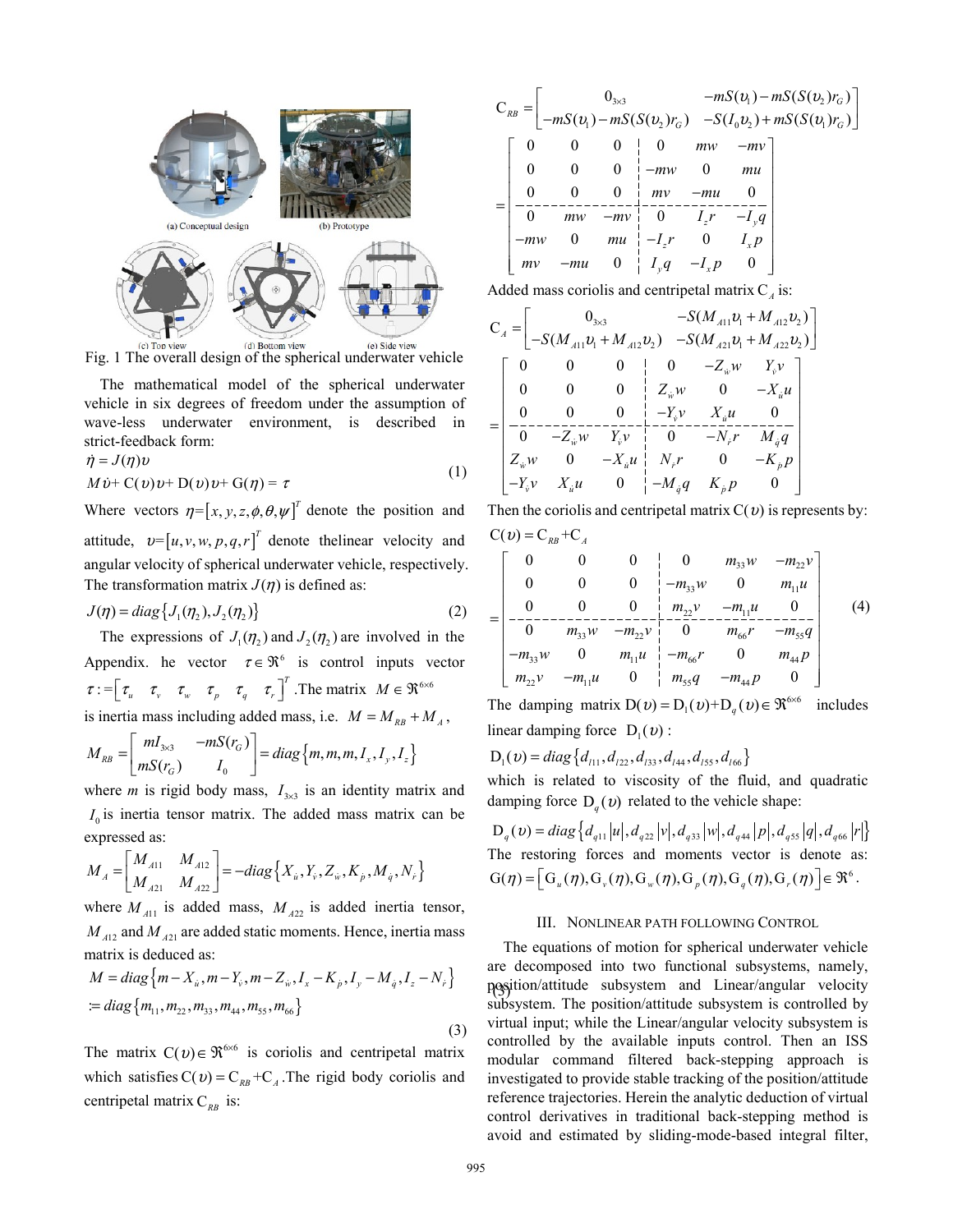consequently the problem of "explosion of complexity" is solved in the proposed method.

The proposed modified back-stepping control approach consists of the interconnected controller-filter pair, which both satisfies the *input-to-state stability(ISS)* condition. Namely, the controller achieves *ISS* with respect to the filter errors meanwhile the filter achieves *ISS* with respect to the system state tracking errors, thence the *small-gain theorem* is employed to ensure the stability of the closed-loop system. The main work of *III.A* lies in the present of *ISS*-modular command filtered back-stepping controller. A sliding-mode-based integral filter is advanced and the stability of the overall closed-loop system is discussed in *III.B*.

#### *A. Command filtered back-stepping controller design*

In the section, the command filtered back-stepping approach is investigated bases on the coordinate transformation: with  $\eta_{ref}$  denotes the position/attitude reference trajectories and  $u<sub>η</sub>$  being the stabilizing virtual control law in position/attitude subsystem. In position/attitude subsystem, a desired feedback control  $u_{\eta}^0$ is firstly designed and is approximated by a sliding-mode-based integral filter raised later. Then, a stabilizing virtual control function  $u_{\eta}$  is deduced; the true control law  $\tau = u_v$  is defined similarly in linear/angular velocity subsystem.  $\tilde{\eta} = \eta - \eta_{ref}, \tilde{\upsilon} = \upsilon - u_n$ ,

### *Step 1:*

The position/attitude tracking error dynamic is:

$$
\dot{\tilde{\eta}} = \dot{\eta} - \dot{\eta}_{ref} = J(\eta)v - \dot{\eta}_{ref}
$$
\n(5)

A smooth feedback control  $u_{\eta}^0$  is defined as:

$$
u_{\eta}^{0} = J(\eta)^{-1} \dot{\eta}_{ref} \tag{6}
$$

Yielding that:

$$
\dot{\tilde{\eta}} = J(\eta)(\nu - u_{\eta}^0 + u_{\eta}^0) - \dot{\eta}_{ref} = J(\eta)(\nu - u_{\eta}^0)
$$
\nLet\n
$$
\tag{7}
$$

$$
u_{\eta} = -J(\eta)^{-1} k_{\eta} \tilde{\eta} + u_{\eta}^{f}
$$
 (8)

where  $k_n \in \mathfrak{R}^{6 \times 6}$  is a positive matrix specified later, and  $u_n^f$  is employed to approximate  $u_{\eta}^0$ .

Then the dynamic of position/attitude tracking error is governed by:

$$
\dot{\tilde{\eta}} = J(\eta)(\tilde{\upsilon} + u_{\eta} - u_{\eta}^0) = J(\eta)(\tilde{\upsilon} - u_{\eta}^0 + u_{\eta}^f) - k_{\eta}\tilde{\eta}
$$
(9)

## *Step 2:*

The derivative of linear/angular velocity tracking error  $\tilde{v}$  is:

$$
\dot{\tilde{v}} = \dot{v} - \dot{u}_{\eta} = M^{-1}(\tau - C(v)v - D(v)v - G(\eta)) - \dot{u}_{\eta}
$$
 (10)

The smooth feedback control is:

$$
u_v^0 = -M(-M^{-1}C(v)v - M^{-1}D(v)v - M^{-1}G(\eta) - \dot{u}_\eta
$$
  
+ 
$$
J^T(\eta)\tilde{\eta}
$$
 (11)

Yielding that:

$$
\dot{\tilde{\mathbf{U}}} = M^{-1} \left( \tau - u_v^0 + u_v^0 - \mathbf{C}(\mathbf{U}) \mathbf{U} - \mathbf{D}(\mathbf{U}) \mathbf{U} - \mathbf{G}(\boldsymbol{\eta}) \right) - \dot{u}_\eta
$$
\n
$$
= M^{-1} \left( \tau - u_v^0 \right) - J^T(\boldsymbol{\eta}) \tilde{\boldsymbol{\eta}}
$$

Let

$$
\tau = -Mk_v \tilde{\nu} + u_v^f \tag{13}
$$

 $(12)$ 

where  $k_v \in \mathbb{R}^{6 \times 6}$  is a positive matrix specified later, and  $u_v^f$  is employed to approximate the feedback control  $u_v^0$ .

The linear/angular velocity tracking error  $\tilde{v}$  is governed by:

$$
\dot{\tilde{\mathbf{U}}} = M^{-1} \left( -M k_{v} \tilde{\mathbf{U}} + u_{v}^{f} - u_{v}^{0} \right) - J^{T}(\eta) \tilde{\eta}
$$
\n
$$
= -k_{v} \tilde{\mathbf{U}} + M^{-1} \left( u_{v}^{f} - u_{v}^{0} \right) - J^{T}(\eta) \tilde{\eta}
$$
\n(14)

Considering the Eqs.(9) and (14), the position/attitude and linear/angular velocity tracking error subsystem is denoted

$$
\dot{\tilde{\eta}} = J(\eta)(\tilde{\nu} - u_{\eta}^0 + u_{\eta}^f) - k_{\eta}\tilde{\eta}
$$
  
as: 
$$
\dot{\tilde{\nu}} = -k_{\nu}\tilde{\nu} + M^{-1} \left( u_{\nu}^f - u_{\nu}^0 \right) - J^T(\eta)\tilde{\eta}
$$
 (15)

The state error subsystem (15) can be proved to be *ISS* with respect to the filter error subsystem  $\tilde{u}$  in **Lemma 1**.

*Lemma 1*. The state error subsystem (15), viewed as a system with states  $\tilde{x} = [\tilde{\eta}^T, \tilde{v}^T]^T$ , and inputs  $\tilde{u} = u^T - u^0$ satisfies the *input-to-state stability.*  $= [(u_n^f - u_n^0)^T, (u_n^f - u_n^0)^T]^T := [\tilde{u}_n^T, \tilde{u}_n^T]^T$ 

*Proof.* Consider the *ISS*-Lyapunov function candidate  $V_{\tilde{x}} = \frac{1}{2} \tilde{x}^T \tilde{x} = \frac{1}{2} (\tilde{\eta}^T \tilde{\eta} + \tilde{v}^T \tilde{v})$  . Its derivative along the trajectories (15) is:

$$
\dot{V}_{\tilde{x}} = \tilde{\eta}^T \dot{\tilde{\eta}} + \tilde{v}^T \dot{\tilde{v}}
$$
\n
$$
= \tilde{\eta}^T \left[ J(\eta)(\tilde{v} - u_{\eta}^0 + u_{\eta}^f) - k_{\eta} \tilde{\eta} \right]
$$
\n
$$
+ \tilde{v}^T \left[ -k_v \tilde{v} + M^{-1} \left( u_v^f - u_v^0 \right) - J^T(\eta) \tilde{\eta} \right]
$$
\n
$$
= -\tilde{\eta}^T k_{\eta} \tilde{\eta} + \tilde{\eta}^T J(\eta) \tilde{v} + \tilde{\eta}^T J(\eta) \tilde{u}_{\eta}
$$
\n
$$
- \tilde{v}^T k_v \tilde{v} + \tilde{v}^T M^{-1} \tilde{u}_v - \tilde{v}^T J^T(\eta) \tilde{\eta}
$$
\n
$$
= -\tilde{\eta}^T k_{\eta} \tilde{\eta} + \tilde{\eta}^T J(\eta) \tilde{u}_{\eta} - \tilde{v}^T k_v \tilde{v} + \tilde{v}^T M^{-1} \tilde{u}_v
$$
\n(16)

By completion of squares, the following inequalities hold:

$$
-\frac{1}{2}\tilde{\eta}^T k_{\eta}\tilde{\eta} + \tilde{\eta}^T J(\eta)\tilde{u}_{\eta} \leq -\frac{1}{2}\lambda_{\min}(k_{\eta})\tilde{\eta}^T \tilde{\eta} + ||J|| \|\tilde{\eta}|| \|\tilde{u}_{\eta}||
$$
  
\n
$$
\leq \frac{1}{2}||J||^2 \|\tilde{u}_{\eta}\|^2 / \lambda_{\min}(k_{\eta});
$$
  
\n
$$
-\frac{1}{2}\tilde{v}^T k_{v}\tilde{v} + \tilde{v}^T M^{-1}\tilde{u}_{v} \leq -\frac{1}{2}\lambda_{\min}(k_{v})\tilde{v}^T \tilde{v} + ||M^{-1}|| \|\tilde{v}\|| \|\tilde{u}_{v}||
$$
  
\n
$$
\leq \frac{1}{2}||M^{-1}||^2 \|\tilde{u}_{v}\|^2 / \lambda_{\min}(k_{v})
$$

Herein  $\lambda_{\min}(\cdot)$  denote the minimum eigenvalue of a square matrix .Then the derivative of  $V_{\tilde{x}}$  satisfies:

$$
\dot{V}_{\bar{x}} \leq -\frac{1}{2}\tilde{\eta}^T k_{\eta}\tilde{\eta} + \frac{1}{2}||J||^2 ||\tilde{u}_{\eta}||^2 / \lambda_{\min}(k_{\eta})
$$
\n
$$
-\frac{1}{2}\tilde{v}^T k_{\nu}\tilde{v} + \frac{1}{2}||M^{-1}||^2 ||\tilde{u}_{\nu}||^2 / \lambda_{\min}(k_{\nu})
$$
\n(17)

For simplicity, denote  $k_{\theta \tilde{u}}$ ,  $k_{\omega \tilde{u}}$  as: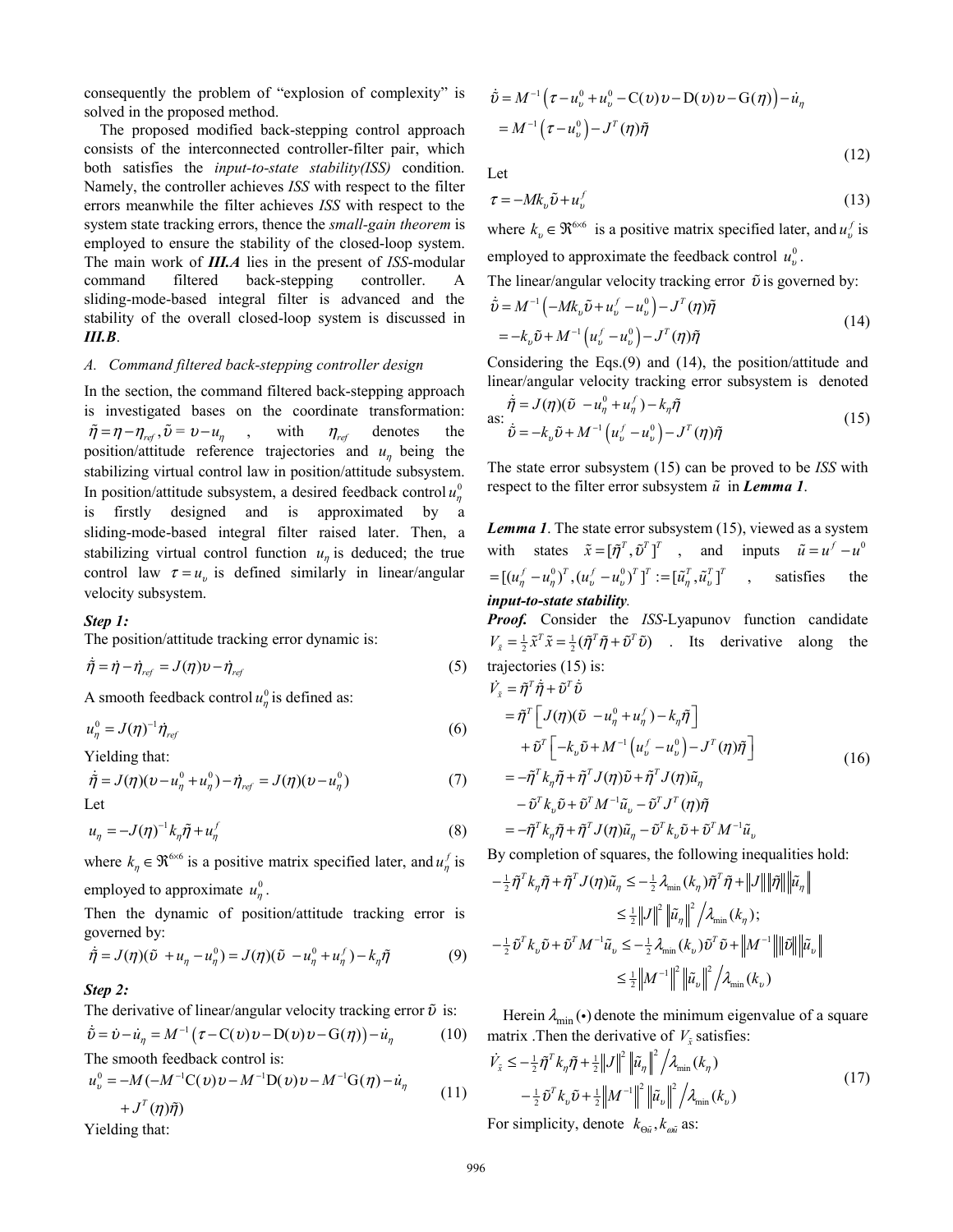$$
k_{\eta\tilde{u}} := \frac{1}{2} ||J||^2 / \lambda_{\min} (k_{\eta}), k_{\nu\tilde{u}} := \frac{1}{2} ||M^{-1}||^2 / \lambda_{\min} (k_{\nu}).
$$
  
Yielding that:  

$$
\dot{V}_{\tilde{x}} \le -\frac{1}{2} \tilde{\eta}^T k_{\eta} \tilde{\eta} + k_{\eta\tilde{u}} ||\tilde{u}_{\eta}||^2 - \frac{1}{2} \tilde{v}^T k_{\nu} \tilde{v} + k_{\nu\tilde{u}} ||\tilde{u}_{\nu}||^2
$$

$$
\le -\frac{1}{4} \tilde{\eta}^T k_{\eta} \tilde{\eta} - \frac{1}{4} \tilde{v}^T k_{\nu} \tilde{v}
$$

$$
\le -\frac{1}{4} \lambda_{\min} (k_{\eta}) ||\tilde{\eta}||^2 - \frac{1}{4} \lambda_{\min} (k_{\nu}) ||\tilde{v}||^2
$$
(18)
$$
\sqrt{4k_{\eta\tilde{u}} / \lambda_{\min} (k_{\eta})} ||\tilde{u}_{\eta}|| \le ||\tilde{\eta}||
$$

$$
\sqrt{4k_{\nu\tilde{u}} / \lambda_{\min} (k_{\nu})} ||\tilde{u}_{\nu}|| \le ||\tilde{v}||
$$
  
Since  

$$
||\tilde{x}|| \ge \sqrt{k_{x\tilde{u}}} ||\tilde{u}||
$$
  
implies 
$$
\dot{V}_{\tilde{x}} \le -\alpha_{\tilde{x}} (||\tilde{x}||).
$$

With

$$
k_{x\bar{u}} = \min \left\{ \sqrt{4k_{\eta\bar{u}} / \lambda_{\min}(k_{\eta})}, \sqrt{4k_{v\bar{u}} / \lambda_{\min}(k_{v})} \right\}
$$

$$
\alpha_{\bar{x}}(s) = \frac{1}{4} \min \left\{ \lambda_{\min}(k_{\eta}), \lambda_{\min}(k_{v}) \right\} s^{2}
$$

Thus, the state error subsystem (15) is *ISS*, with gain function[21]:

$$
\gamma_1^{\tilde{\mu}}(s) = \sqrt{k_{x\tilde{\mu}}} s \tag{19}
$$

# *B. STABILITY ANALYSIS OF THE CLOSED-LOOP SYSTEM*

A Lyapunov-based filter is adopted to approximate the feedback control  $u_i^0$ ,  $i = \eta$ ,  $v$  and its derivative in position/attitude and Linear/angular velocity dynamics, obviating the complicate analytical computation. Simultaneously the filter error subsystem achieves the *ISS*-modularity with respect to the state error subsystem. Subsequently the small-gain theorem is adopted to guarantee stability and performance of the entire closed-loop system composed with the interconnected control module and filter module. The following *Theorem1* states the main result of the paper.

## *Theorem 1:*

*Given the equations of motion (1) for Spherical underwater vehicle, the proposed command back-stepping controller (8) and (13), together with the sliding-mode-based integral filter (20), for bounded initial conditions, the closed-loop system signals remain bounded, and the output (position/attitude) tracking errors converge to a small neighborhood of the origin by choosing the controller gains properly.* 

# *Proof:*

Herein a modified sliding-mode-based integral filter is presented:

$$
\dot{u}_i^f = -\sigma_i (u_i^f - u_i^0) - \kappa_i sign(u_i^f - u_i^0) - \varepsilon_i \tilde{x}_i, \quad i = \eta, \upsilon \tag{20}
$$

where  $\sigma_i$ ,  $\kappa_i$ ,  $\varepsilon_i \in \mathbb{R}^{3\times3}$ ,  $i = \eta$ ,  $\nu$  are positive matrixes. The natural choice for the filter initial condition is  $u_{\eta}^{f}(0) = u_{\eta}^{0}(0), u_{\nu}^{f}(0) = u_{\nu}^{0}(0)$  . With the definition that

 $u^f = [(u^f_\eta)^T, (u^f_\nu)^T]^T, u^0 = [(u^0_\eta)^T, (u^0_\nu)^T]^T$ , system(20) can be deduced as:

$$
\dot{u}^f = -\sigma(u^f - u^0) - \kappa sign(u^f - u^0) - \varepsilon \tilde{x}
$$
\n(21)

where 
$$
\sigma = diag{\lbrace \sigma_{\eta}, \sigma_{\nu} \rbrace}
$$
,  $\kappa = diag{\lbrace \kappa_{\eta}, \kappa_{\nu} \rbrace}$  and

 $\varepsilon = diag\{\varepsilon_{\eta}, \varepsilon_{v}\}.$ 

The filter error dynamics  $\tilde{u}$  are rewritten as:

$$
\dot{\tilde{u}} = \dot{u}^f - \dot{u}^* = -\sigma \tilde{u} - \kappa sign(\tilde{u}) - \varepsilon \tilde{x} - \dot{u}^*
$$
\n(22)

For the  $\tilde{u}$ -subsystem(22), considering the *ISS*-Lyapunov function candidate:

$$
V_{\tilde{u}} = \frac{1}{2}\tilde{u}^T\tilde{u} = \frac{1}{2}(\tilde{u}_{\eta}^T\tilde{u}_{\eta} + \tilde{u}_{\nu}^T\tilde{u}_{\nu})
$$
\n(23)

Its time derivation along the trajectories (22) is:

$$
\dot{V}_{\tilde{u}} = \tilde{u}^T \dot{\tilde{u}} = \tilde{u}^T (-\sigma \tilde{u} - \kappa \text{sign}(\tilde{u}) - \varepsilon \tilde{x} - \dot{u}^*)
$$
\n
$$
= -\tilde{u}^T \sigma \tilde{u} - \tilde{u}^T \kappa \text{sign}(\tilde{u}) - \tilde{u}^T \varepsilon \tilde{x} - \tilde{u}^T \dot{u}^*
$$
\n
$$
\leq -\lambda_{\min}(\sigma) \|\tilde{u}\|^2 - \lambda_{\min}(\kappa) \|\tilde{u}\| + \lambda_{\max}(\varepsilon) \|\tilde{u}\| \|\tilde{x}\|
$$
\n
$$
+ \|\tilde{u}\| \|\dot{u}^*\|
$$
\n(24)

where  $\lambda_{\text{max}}(\cdot)$  means the maximum eigenvalue of a square matrix .As long as  $\lambda_{\min}(\kappa) > ||\vec{u}^*||$ , implies:

$$
\dot{V}_{\tilde{u}} \leq -\lambda_{\min}(\sigma) \|\tilde{u}\|^2 + \lambda_{\max}(\varepsilon) \|\tilde{u}\| \|\tilde{x}\|
$$
\n
$$
\leq -\frac{1}{2} \lambda_{\min}(\sigma) \|\tilde{u}\|^2 + \frac{1}{2} (\lambda_{\max}(\varepsilon))^2 \|\tilde{x}\|^2 / \lambda_{\min}(\sigma)
$$
\nwith the inequality\n
$$
-\frac{1}{2} \lambda_{\min}(\sigma) \|\tilde{u}\|^2 + \lambda_{\max}(\varepsilon) \|\tilde{u}\| \|\tilde{x}\| \leq \frac{1}{2} (\lambda_{\max}(\varepsilon))^2 \|\tilde{x}\|^2 / \lambda_{\min}(\sigma)
$$

hold by completion of squares. Then the derivative of  $V_{\tilde{u}}$  satisfies:

$$
\dot{V}_{\tilde{u}} \leq -\frac{1}{2} \lambda_{\min}(\sigma) \|\tilde{u}\|^2 + \frac{1}{2} (\lambda_{\max}(\varepsilon))^2 \|\tilde{x}\|^2 / \lambda_{\min}(\sigma)
$$
  
\n
$$
\leq -\frac{1}{4} \lambda_{\min}(\sigma) \|\tilde{u}\|^2
$$
  
\nfor all  $\|\tilde{u}\| > (\sqrt{2} \lambda_{\max}(\varepsilon) / \lambda_{\min}(\sigma)) \|\tilde{x}\|$ .

Therefore, filter error subsystem (22) viewed as a system with states  $\tilde{u}$  and input  $\tilde{x}$ , is proved to meet *input-to-state stability*, with gain function:

$$
\gamma_2^{\tilde{x}}(s) = (\sqrt{2}\lambda_{\max}(\varepsilon)/\lambda_{\min}(\sigma))s
$$
 (25)

Recalling*Lemma1*, the *ISS* property has been established for the state error subsystem (15). Thus, there exist class *KL* functions  $\beta_{\tilde{x}}, \beta_{\tilde{u}}$ , and class K functions  $\gamma_1^{\tilde{u}}, \gamma_2^{\tilde{x}}$ , such that:

$$
\|\tilde{x}(\cdot)\|_{\infty} \le \max\{\beta_{\tilde{x}}(\|\tilde{x}(0)\|), \gamma_1^{\tilde{u}}(\|\tilde{u}\|_{\infty})\}\tag{26}
$$

$$
\left\|\tilde{u}(\cdot)\right\|_{\infty} \leq \max\{\beta_{\tilde{u}}(\left\|\tilde{u}(0)\right\|), \gamma_{2}^{\tilde{x}}(\left\|\tilde{x}\right\|_{\infty})\} \tag{27}
$$

According to the small-gain theorem[20], by checking the following condition:

$$
\gamma_2^{\tilde{x}}(\gamma_1^{\tilde{u}}(\|s\|)) < s \tag{28}
$$

We have the condition  $(\sqrt{2}\lambda_{\max}(\varepsilon)/\lambda_{\min}(\sigma))\sqrt{k_{x_i}} s < s$ , i.e.  $2k_{\text{min}}\lambda_{\text{max}}(\varepsilon) < \lambda_{\text{min}}(\sigma)$ .

Then, for bounded initial conditions  $\tilde{x}(0)$  and  $\tilde{u}(0)$ , we get: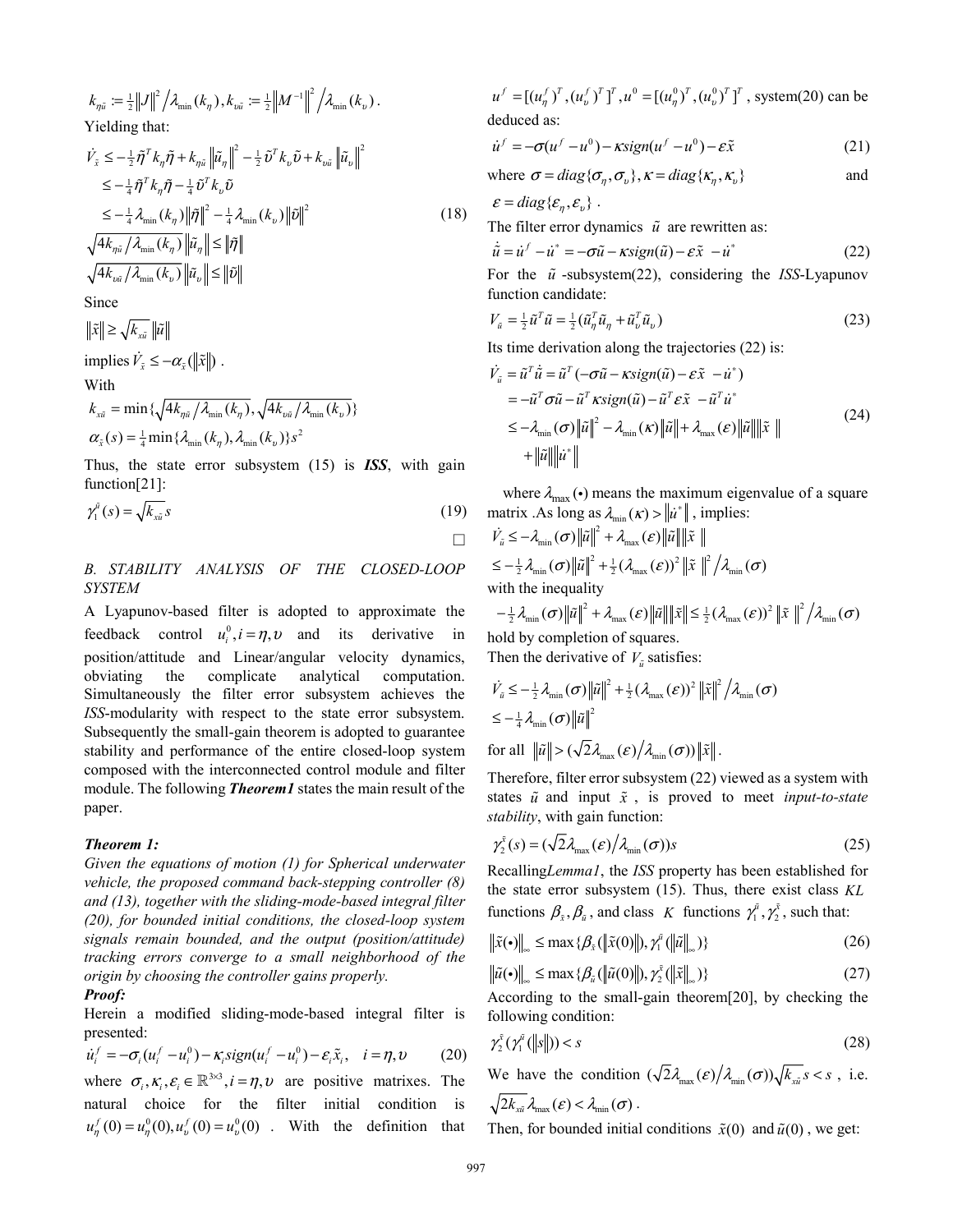$$
\|\tilde{x}(\cdot)\|_{\infty} \le \max\{\beta_{\tilde{x}}(\|\tilde{x}(0)\|), \gamma_1^{\tilde{u}}\beta_{\tilde{u}}(\|\tilde{u}(0)\|)\}\tag{29}
$$

$$
\|\tilde{u}(\cdot)\|_{\infty} \le \max\{\beta_{\tilde{u}}(\|\tilde{u}(0)\|), \gamma_{2}^{\tilde{x}}\beta_{\tilde{x}}(\|\tilde{x}(0)\|)\}\tag{30}
$$

which means that the closed-loop system is locally input-to-state stable<sup>[20]</sup>. The boundedness of  $(\tilde{x}, \tilde{u})$  and consequently, the boundedness of  $\eta$ ,  $v; u_n, u_v$  and the control signal  $\tau$  can be guarteed. Thus, all the signals in the closed-loop remain bounded.

In particular, the response of  $\tilde{x}$  satisfies:

 $\|\tilde{x}(\cdot)\|_{\infty} \leq \max\{\beta_{\tilde{x}}(\|\tilde{x}(0)\|), \gamma_1^{\tilde{u}}\beta_{\tilde{u}}(\|\tilde{u}(0)\|)\}$ 

Evidently,  $\tilde{\eta} = \eta - \eta_{ref}$  converges to a small neighborhood of the origin by choosing the control parameters properly.

# IV. NUMERICAL SIMULATIONS

The command filtered back-stepping path control law derived in(8) and (14) has been verified in MATLAB/Simulink® environment in the case of a path following. The nonlinear six-degrees-of-freedom dynamic model of Water-jet-based spherical underwater vehicle[12] is considered, whereas mass parameters in spherical underwater vehicle are given as:

$$
m_{11} = 23.05, m_{22} = 23.05, m_{33} = 23.05
$$
  
\n
$$
m_{44} = 0.4271, m_{55} = 0.4271, m_{66} = 0.5145
$$
  
\nThe damping matrix parameters are provided as:  
\n
$$
d_{111} = 0.02, d_{122} = 0.02, d_{133} = 0.02,
$$
  
\n
$$
d_{144} = 3.8e - 4, d_{155} = 3.8e - 4, d_{166} = 3.8e - 4
$$

$$
d_{q11} = 0.3, d_{q22} = 0.3, d_{q33} = 0.3, d_{q44} = 0, d_{q55} = 0, d_{q66} = 0
$$

The restoring forces and moments vector is selected for:

$$
G_u(\eta) = G_v(\eta) = G_w(\eta)
$$
  
=  $G_p(\eta) = G_q(\eta) = G_r(\eta) = 0$  (33)

The reference commands for position and attitudeare provided as:

$$
x_{ref} = \begin{cases} 0, t \le 10 \\ t - 10, 10 < t \le 20 \\ 14 + 4\sqrt{2} \sin(\frac{\pi}{8}t + \frac{5\pi}{4}), 20 < t \le 28 \\ -0.5t + 32, 28 < t \le 48 \\ 4 + 4\sqrt{2} \sin(\frac{\pi}{6}t - \frac{3\pi}{4}), 48 < t \le 54 \end{cases}
$$
  

$$
y_{ref} = \begin{cases} 0, t \le 10 \\ t - 10, 10 < t \le 20 \\ 6 + 4\sqrt{2} \cos(\frac{\pi}{8}t + \frac{5\pi}{4}), 20 < t \le 28 \\ -0.5t + 16, 28 < t \le 48 \\ -4 + 4\sqrt{2} \cos(\frac{\pi}{6}t - \frac{3\pi}{4}), 48 < t \le 54 \end{cases}
$$
  

$$
z_{ref} = \begin{cases} t, t \le 10 \\ 10, 10 < t \le 54 \\ 10, 10 < t \le 54 \end{cases}
$$

The command filtered back-stepping path controller is tuned by a trial-and-error procedure on the nonlinear spherical underwater vehicle model, as increasing controller gains can increases the following rate but may cause a worse transient performance. The filter parameters  $\sigma_{\eta}$ ,  $\sigma_{v}$  are also tuned in a trial-and-error procedure. The influence of filter parameters  $\kappa_n, \varepsilon_n, \kappa_v, \varepsilon_v$  on the performance is limited; simply selecting the eigenvalues larger than zero. The final gains in simulation are selected as:

 $k_n = diag\{10; 10; 10; 10; 10; 10\}$ ,  $k_n = diag\{1; 1; 1; 1; 1; 1\}$ ,  $\sigma_n =$  $diag \{1; 1; 0.5; 1; 3; 1\}, \kappa_{\eta} = \varepsilon_{\eta} = diag \{0.2; 0.1; 0.2; 0.1; 0.1; 0.1\},\$  $\sigma_p = diag\{1; 1; 5; 1; 2; 1\}, \kappa_v = \varepsilon_v = diag\{0.1; 0.3; 0.2; 0.1; 0.2; 0.1\}$ 

The simulation figs confirm that the proposed control provides stable path following of reference commands and system states convergence to the corresponding trim points quickly. More specifically, the behavior of position, achieves quick following, shown in Figs. 2. The time history of attitude, linear velocity and angular velocity are involved in Fig. 3, Fig.4 and Fig.5 respectively.

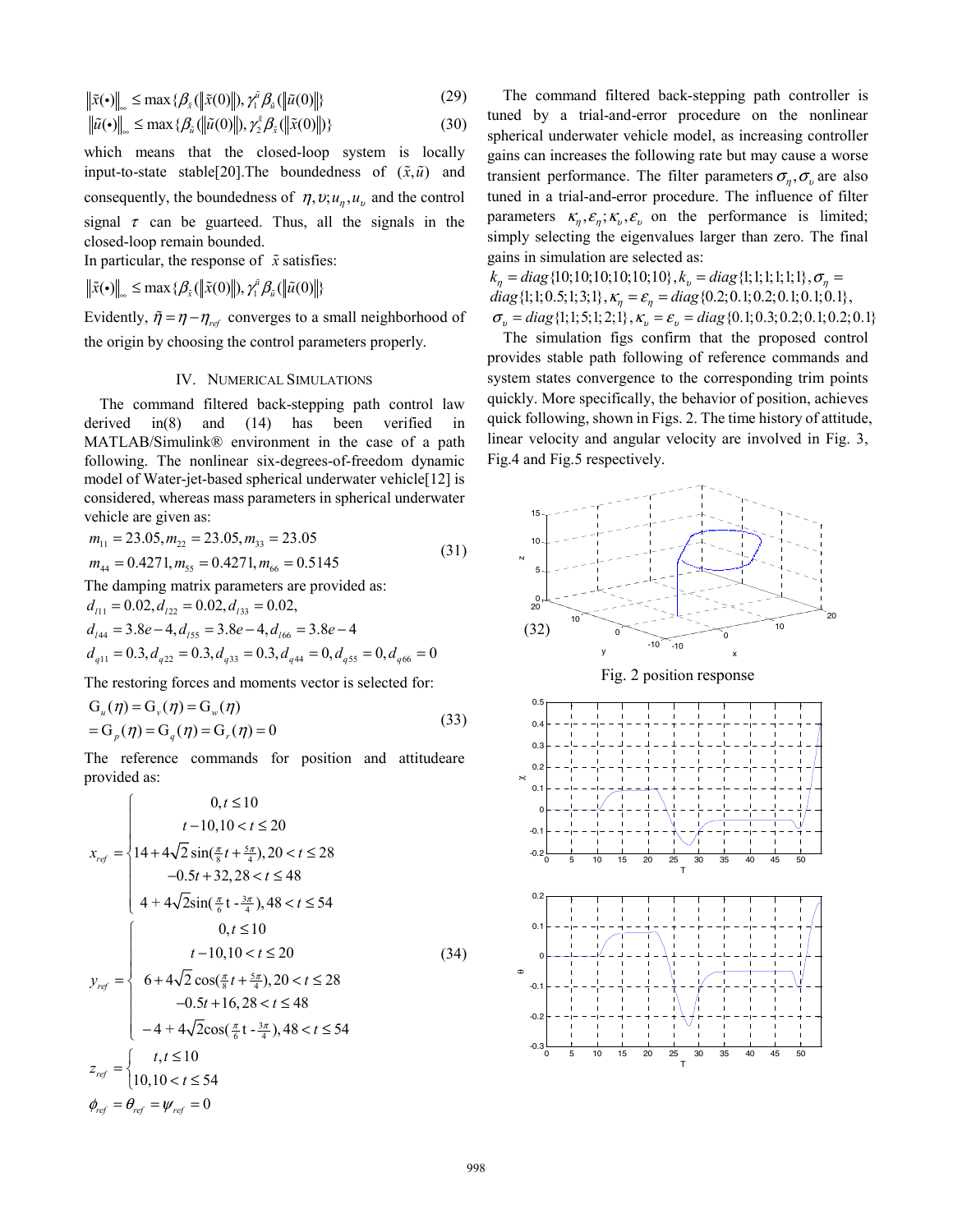

T



Fig. 5 angular velocity response

The simulation results illustrate that the proposed command filtered back-stepping control scheme for spherical underwater vehicle exhibits relatively excellent path following performance, obviating the complicate analytical derivation of virtual control inputs in traditional back-stepping method, while alleviating simulation computational burden.

# V. CONCLUSION

A nonlinear path following controller based on command filtered back-stepping technology is investigated for the nonlinear model of spherical underwater vehicle. The command filtered back-stepping controller incorporation with *input-to-state stability* analysis is addressed to overcome the "explosion of complexity" problem in conventional back-stepping method. The comprehensive stability analysis is presented utilizing small-gain theorem and guarantees the boundness of closed-loop system. The proposed control scheme has been validated in numerical simulation, exhibiting satisfactory path following performance for the spherical underwater vehicle.

## **APPENDIX**

The transformation matrixes  $J_1(\eta_2)$ ,  $J_2(\eta_2)$  in Eqns. (2)are presented as following: